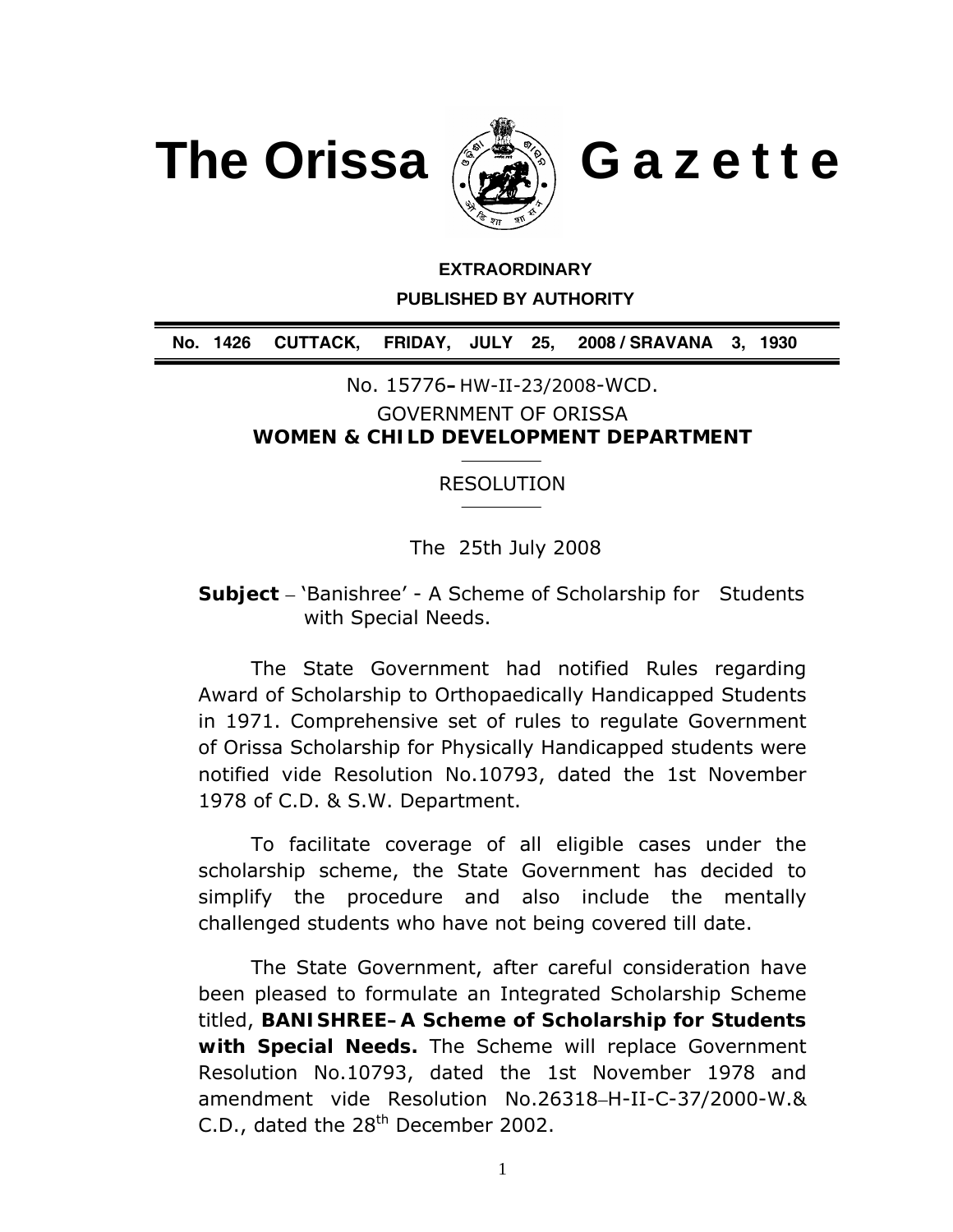The scheme shall come into effect from 01-04-2008. The details of the scheme and its guidelines are as follows:

#### **GUIDELINES**

- 1. **Introduction**–The Scheme is called **Banishree A Scheme of Scholarship for Students with special needs.**
- 2. **Objectives of the Scheme**–The main purpose of the scholarship to the students with special needs is to assist and encourage them to study as well as acquire technical/professional/vocational training so as to enable them to earn a living and to become useful members of society.
- 3. **Definitions**–For the purpose of the scheme**,**
	- (a) "Children with special needs" means students with disabilities for the purpose of this scheme.
	- (b) "Disability" means any category of disability as defined in **Persons with Disabilities (Equal Opportunities, Protection of Rights and Full Participation) Act, 1995** and **National Trust Act, 1999.**
	- (c) "Educational Institution" means any recognized educational institution which includes recognized schools/special schools (registered under PWDs Act, 1995 and not covered in grant-in-aid scheme/rules)/colleges/ universities, and also includes technical/ vocational/ professional institutions.
	- (d) "Scholarship" means monetary stipend/ award at the rates as prescribed by Govt. from time to time, and includes Reader's Allowance and conveyance allowance.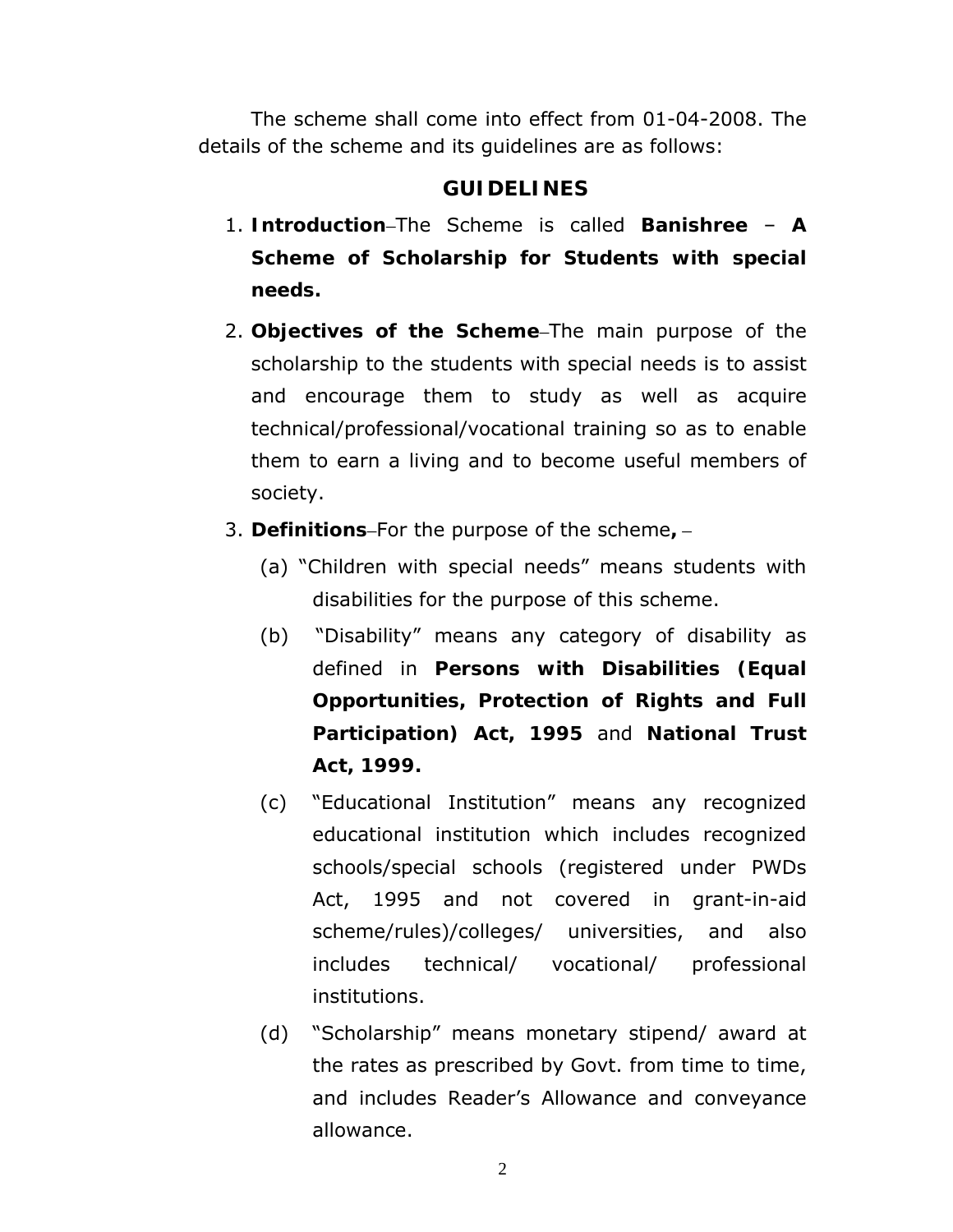- 4. **Applicability**–The scheme shall apply to students,
	- (i) pursuing primary education (Std. I to V).
	- (ii) reading in middle & high schools (std. VI to X), not covered by Govt. of India Scholarship.
	- (iii) reading in colleges/universities, not covered by Government of India Scholarship.
	- (iv) reading in special schools registered under PWD, Act 1995, but not receiving grant-in-aid from State/ Central Govt.
	- (v) pursuing distance education through recognized universities/Govt. institutes.
	- (vi) pursuing technical/ vocational/ professional education in any of the recognized institute.
- 5. **Eligibility**–For the purpose of award of scholarship under the scheme, applications can be submitted subject to fulfilling the following conditions :–
	- i. The applicant must be *bona fide* resident of Orissa.
	- ii. The applicant should be a regular student of educational institution.
	- iii. The parental/ family income of the applicant is not more than Rs.60,000 per annum.
	- iv. The applicant is not receiving any financial assistance/stipend/scholarship from State Govt./ Central Govt. under any other scheme.
	- v. The student will continue to get the scholarship if he enrols and regularly attends any recognised institution irrespective of whether he has passed or not in a particular year.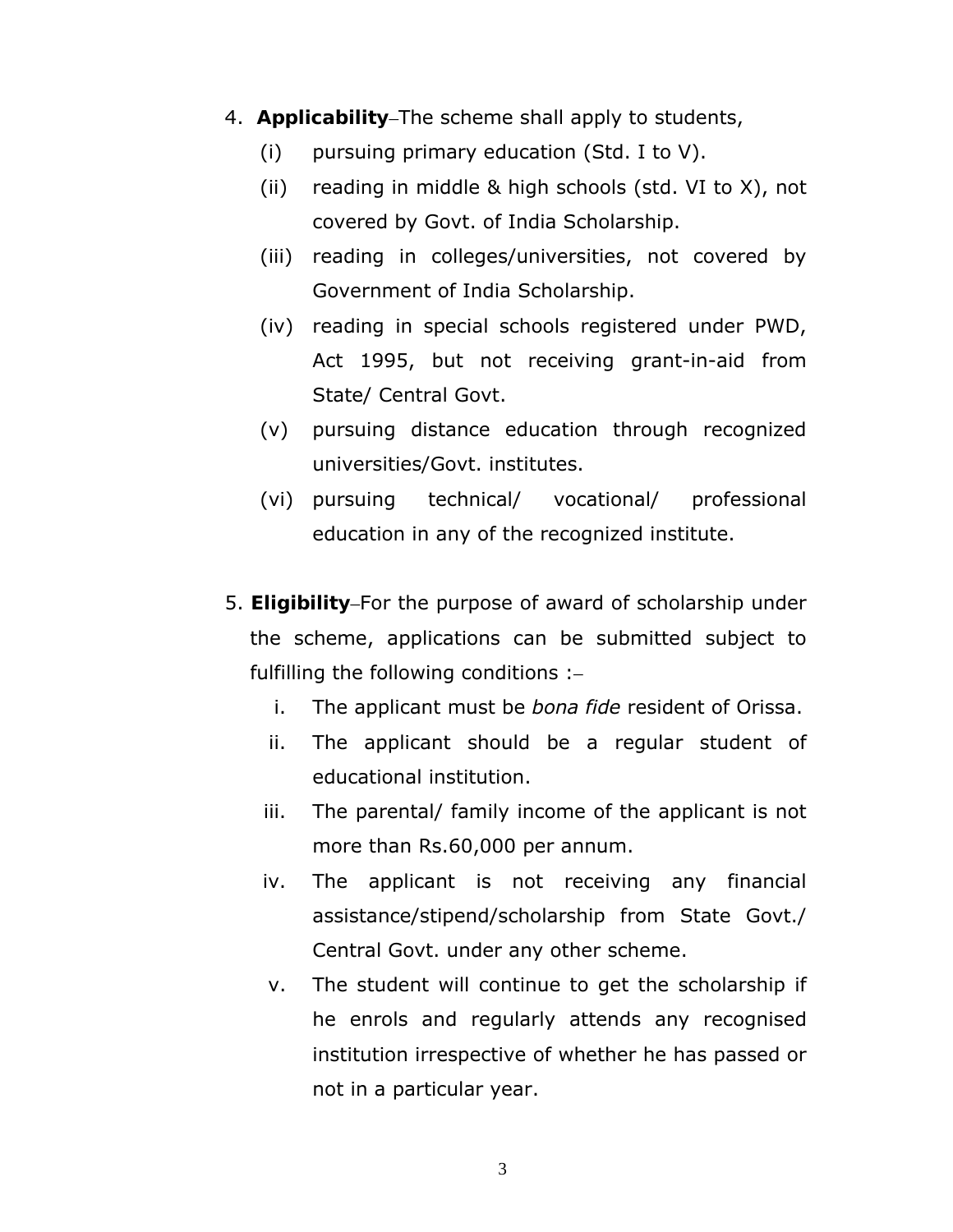6.(**a) Rates of Scholarship**–The rate/amount of this scholarship is as under:

#### **Inside the State—**

- (i) Primary (Standard I to V) Rs.  $100.00$
- (ii) Middle and High School (Standard VI to VIII and IX to XI) (Not covered by the Government of India Scholarship) Rs. 140.00
- (iii) College  $(+2 \& +3)$  (Not covered by the Government of India Scholarship) Rs. 160.00
- (iv) College (P.G.) (Not covered by the Government of India Scholarship) Rs. 190.00
- (v) Technical and vocational training (Not covered by Govt. of India Scholarship). Rs. 190.00

## **Outside the State—**

Students prosecuting normal course of study or technical/ vocational / professional education/training not available in the State and not covered by Govt. of India Scholarship shall get Rs.250.00 per month.

- **(b)**In case of visually challenged candidates, **Reader's Allowance** shall be paid at Rs.100 per month for primary classes and Rs.150 per month for middle and high school classes and Rs.200 per month for other studies, if it is certified by the head of the institution that the candidate has continuously employed a reader during the period of study, subject to the condition that such assistance is not availed of from Govt. of India.
- **(c)** In case of orthopaedically handicapped student who has 75% or above disabilities requiring special arrangements for transport, an additional **monthly allowance of**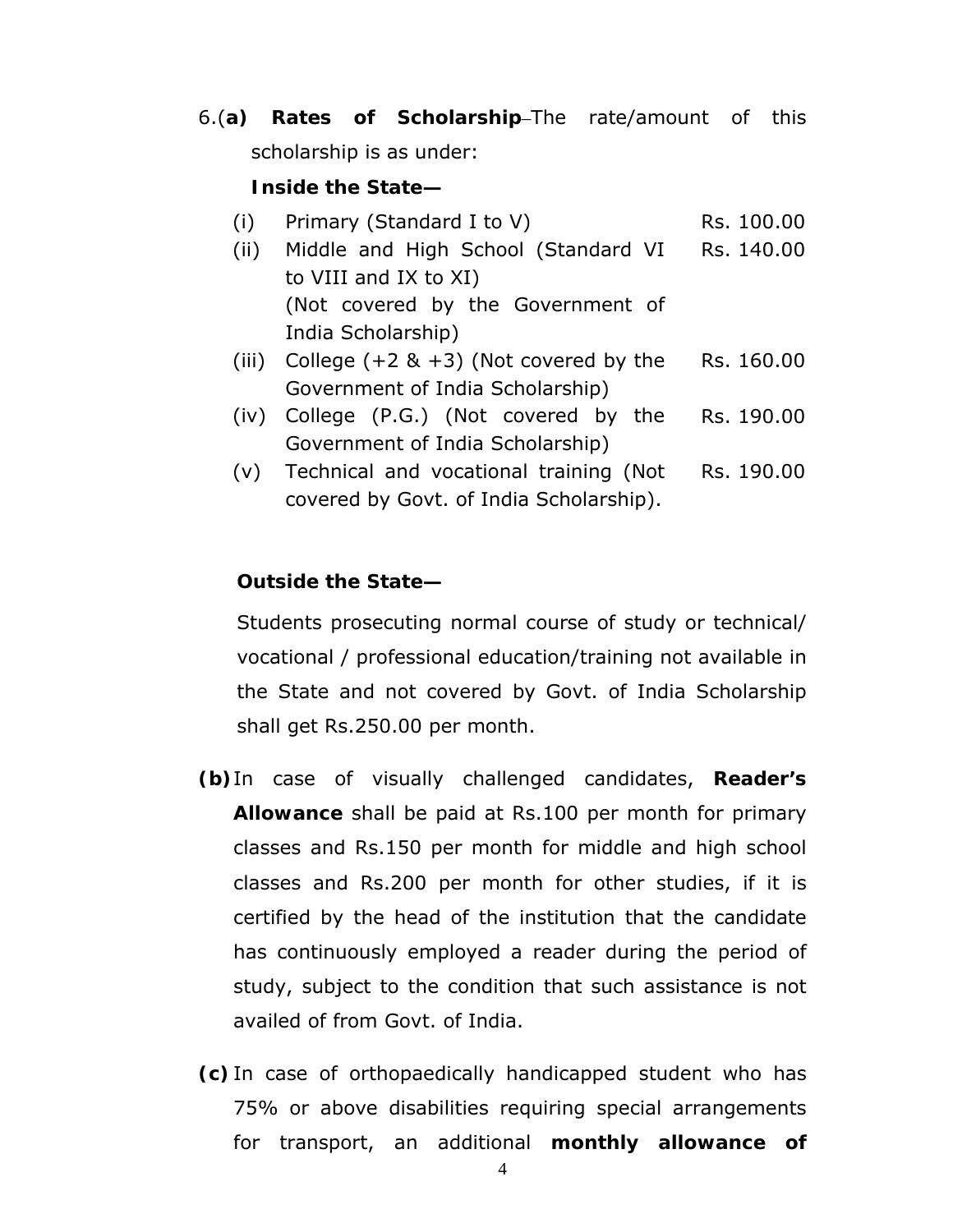**Rs.100 per month may be sanctioned for transport,** if it is not covered by the scheme of integrated education.

## **7. Modus of allocation/sanction/disbursement of scholarship:**

- (i) The District Social Welfare Officer will get adequate Nos. of application forms printed as per the format shown in **Annexure I** and supply the same to concerned Sub-Collectors/ Block Development Officers (BDOs) / head of schools/ colleges/ educational institutions in advance, so that there will be no dearth of application forms in their offices.
- (ii) The students desiring to avail scholarship will collect application forms, as shown in **Annexure I,** either from the head of school/ college/ educational institution or from the concerned Sub-Collector/ BDO, and submit the same after duly filling in to the head of institutions immediately after taking admission.

#### **Sanctioning Authority**

(iii) In case of schools/educational institutions up to high school standard in rural areas, the concerned **Block Development Officer** is authorized to sanction scholarship. In case of schools/ educational institutions in Municipal/ NAC areas as well as colleges/higher educational institutions including professional/ technical/ vocational institutions in both rural and urban areas, the **Sub-Collector** is authorized to sanction the scholarship.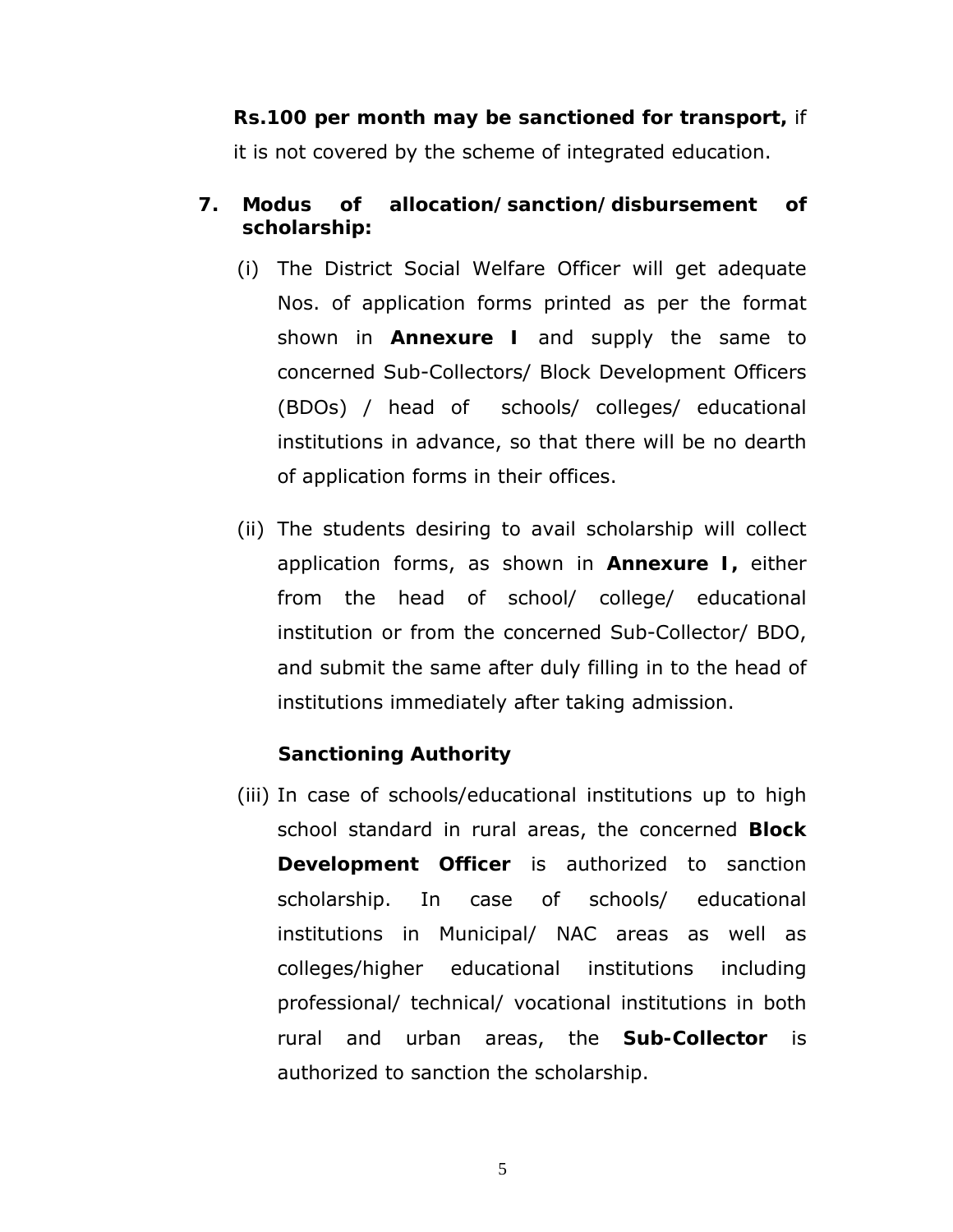- (iv) The head of the school/ college/ educational institution on receipt of such applications will verify the information given therein by the candidates with reference to records available, or otherwise, and recommend for sanction to concerned Sub-Collector / BDO in pursuance of Guideline 7(iii) above.
- (v) On the receipt of all such recommended application, the concerned Sub-Collector will sanction the scholarship in respect of Municipality / NAC areas and concerned BDO in respect of rural areas as prescribed in the given format at **Annexure I.**
- (vi) BDO/Sub-Collector, as the case may be, after sanctioning the scholarship, will place the requirement of funds to Collector/DSWO by 31st of August in the prescribed format at **Annexure II.**
- (vii)After sanction of the scholarship amount, the BDO/ Sub-Collector / head of the institution will see that :–
	- (a) bank account is opened even with zero balance in the name of the candidate in case the candidate is 18 years of age or above, or
	- (b) a joint account in the name of the candidate himself and name of his father/ mother/ guardian in case the candidate is below 18 years.
- (viii) The District Social Welfare Officer (DSWO) will see that such requirement reach him/her by the given deadline.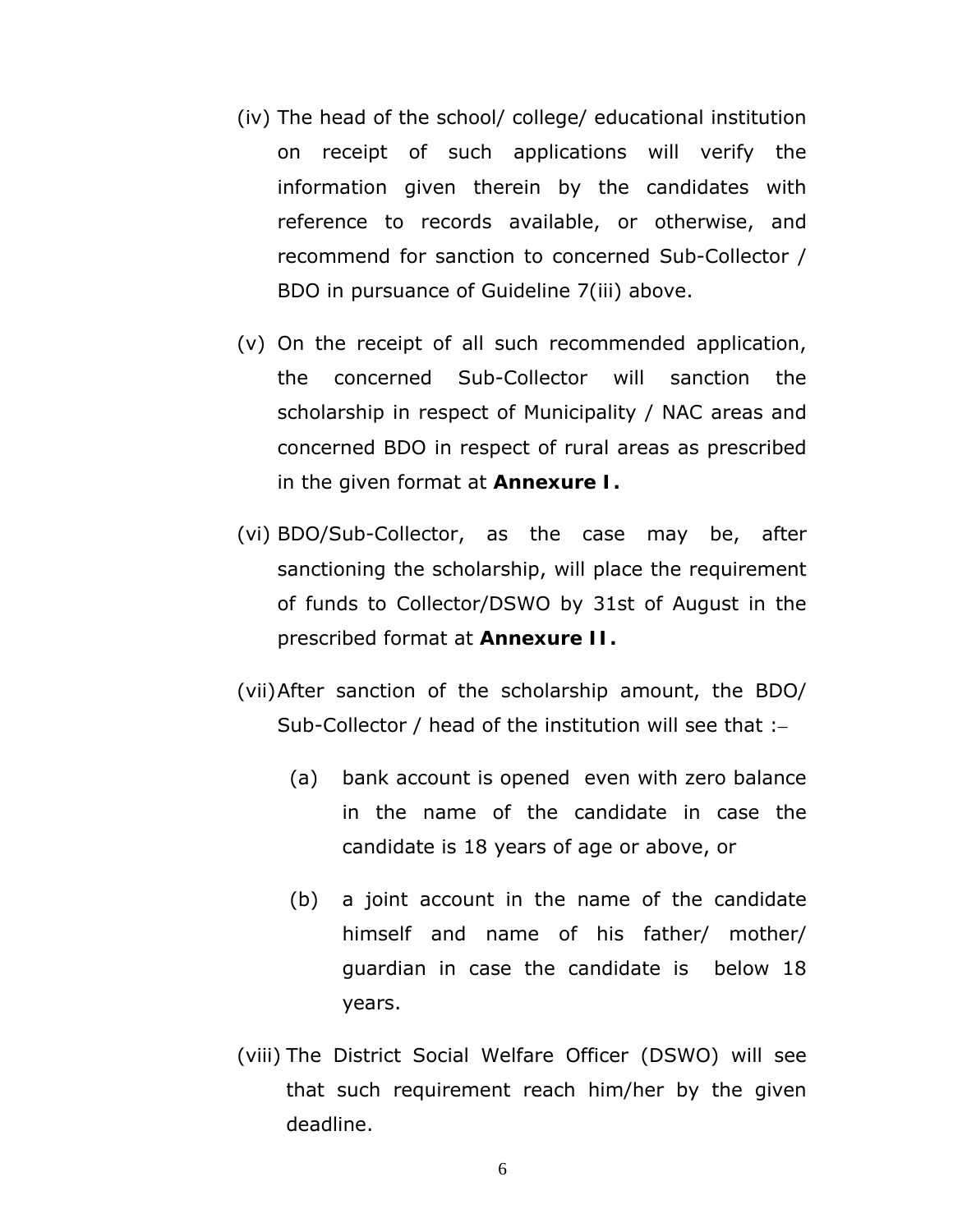- (ix) The DSWO will submit the Block & Subdivisionwise requirement to State Government by 15th of September.
- (x) After receipt of requirement from the DSWO, the State Government will release funds in first allotment to the Sub-Collectors/BDOs by the end of September. The State Government will release the balance funds in final phase by the end of January of the same financial year.

#### **Mode of Payment**

- (xi) BDO/Sub-collector shall deposit the sanctioned amount of scholarship in the bank account of the students in two instalments after necessary verification regarding their regular attendance from the head of the institute.
- (xii) After disbursement, the BDO/Sub-Collector will furnish Utilization Certificates (Utilisation Certificates) to DSWO. The DSWO will submit consolidated Utilisation Certificates to the Government.
- (xiii) The scholarship will be payable from the month of admission up to end of the academic session including the month of examination.
- (xiv) For continuing absence for a period not exceeding three months, the scholarship shall be paid in full, provided that the absence was on account of health ground.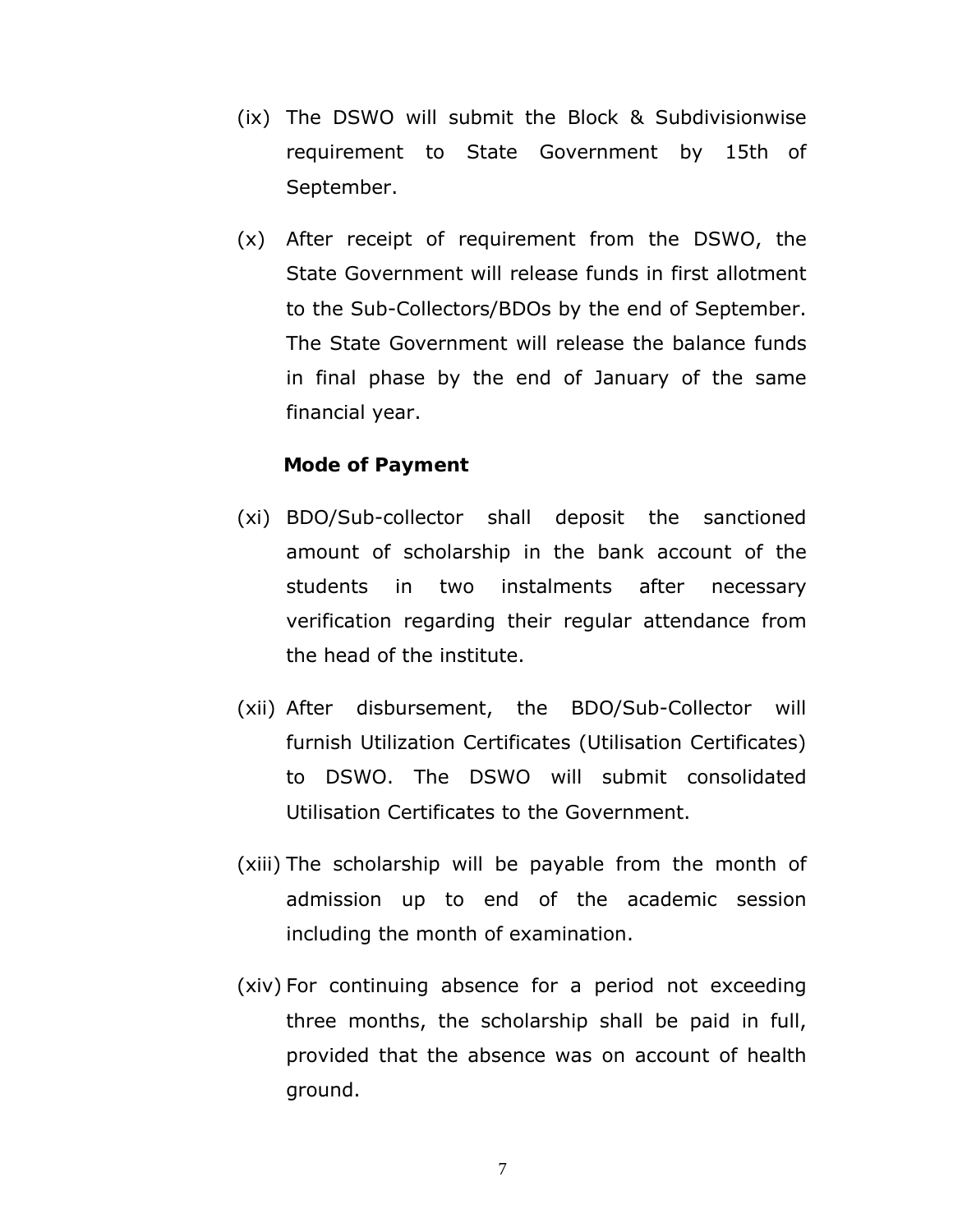- 8. **Documents to accompany application**–Each application shall be accompanied by the following documents:–
- (i) Disability Certificate issued by Medical Board
- (ii) Income Certificate issued by Revenue Officer not below the rank of Tahasildar or any other officer of equivalent status.
- (iii) Mark-sheets of last examination passed duly attested by a Gazetted Officer or the Head of the Institution concerned.

*NOTE: Income Certificate is not required in case the student belongs to BPL family.* 

# 9. **General :**

- i. A change in the education institution will not entail loss/ discontinuance of the scholarship.
- ii. In case of any dispute regarding selection/ recommendation/ sanction/ rejection of application of scholarship, complaint can be file before the Collector, whose decision will be final.
- iii. Government in Women & Child Development Department reserves the right to amend the guidelines without notice. The Women & Child Development Department is competent to issue instructions with a view to removing any difficulty arising in the implementation of these guidelines and to relax the provisions of these guidelines at their discretion.

**ORDER**–Ordered that the Resolution be published in the *Orissa Gazette.*

By order of the Governor

 DR. MONA SHARMA Commissioner-*cum*-Secretary to Govt.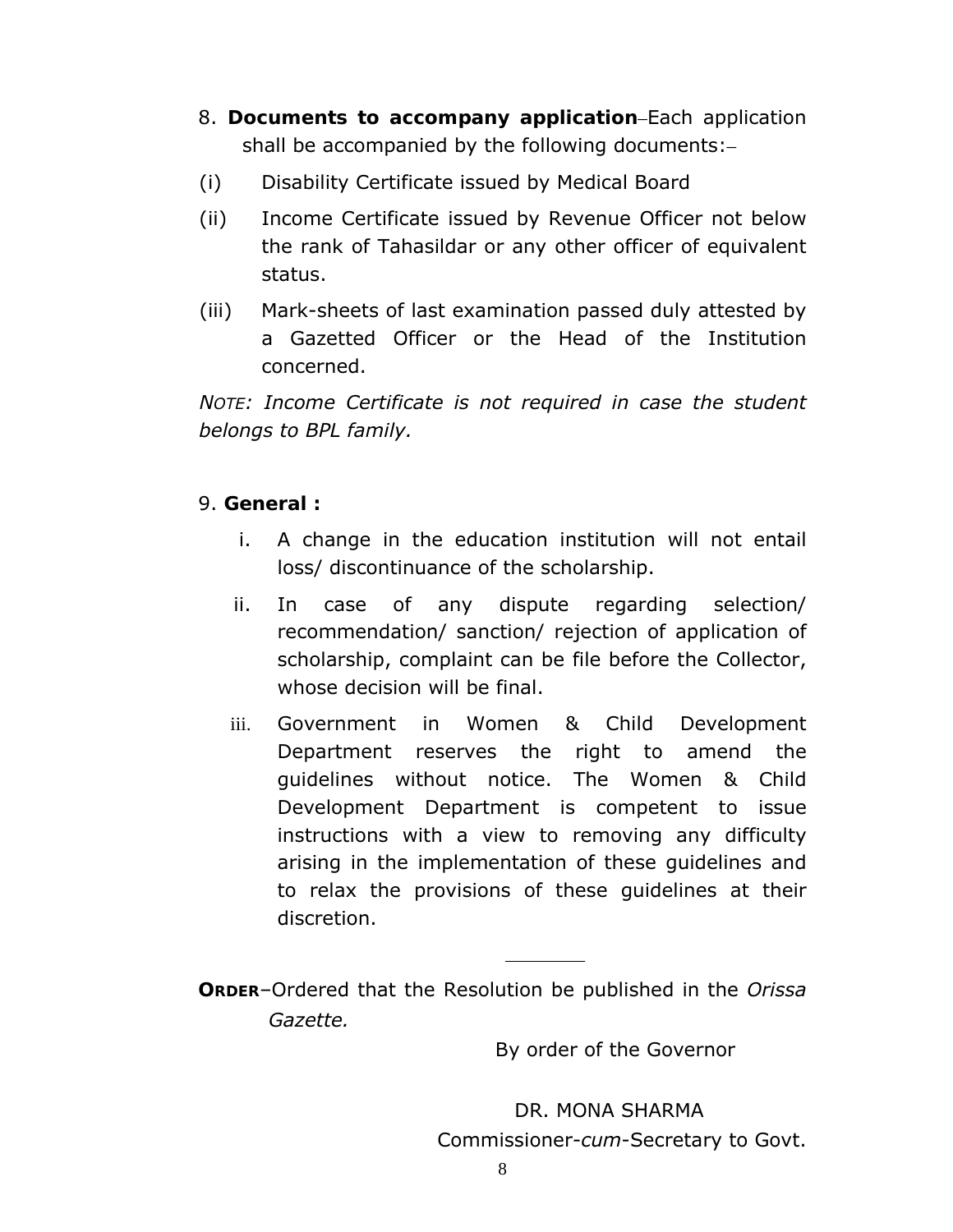#### **Annexure I**

# **APPLICATION FORM (BANISHREE – A Scheme of Scholarship for Physically Challenged Students)**

## **(To be filled in by the candidate)**

| For the year                                                  |                              |                 |
|---------------------------------------------------------------|------------------------------|-----------------|
| 1. Name in full                                               |                              |                 |
|                                                               |                              |                 |
|                                                               |                              |                 |
|                                                               |                              |                 |
|                                                               |                              |                 |
| 3. Category of Disability                                     | ÷.                           | OH/HH/VH/MR/CP  |
| (Pl. Tick whichever is applicable) $(\sqrt)$                  |                              |                 |
| 4. Are you a citizen of India? (Pl. tick) $(\sqrt{ } )$       | $\mathbb{Z}^2$               | Yes/No          |
| 5. Whether Scheduled Caste/Tribe/OBC/General<br>(Pl. Mention) |                              |                 |
| 6. Male/Female (Pl. Mention)                                  |                              |                 |
| 7. Date of Birth (Pl. Mention)                                |                              |                 |
|                                                               |                              |                 |
| 9. (a) Relationship with the guardian (if applicable)         |                              |                 |
| (b) Total monthly income of the parents / guardian            |                              |                 |
| 10. Nature of scholarship (Pl. tick) $(\sqrt)$                | $\sim 10^{-11}$ M $_{\odot}$ | (fresh/renewal) |
| 11. (a) Have you ever received Scholarship under any          | $\sim 100$                   | Yes/No          |
| other scheme. (Pl. tick) $(\sqrt)$                            |                              |                 |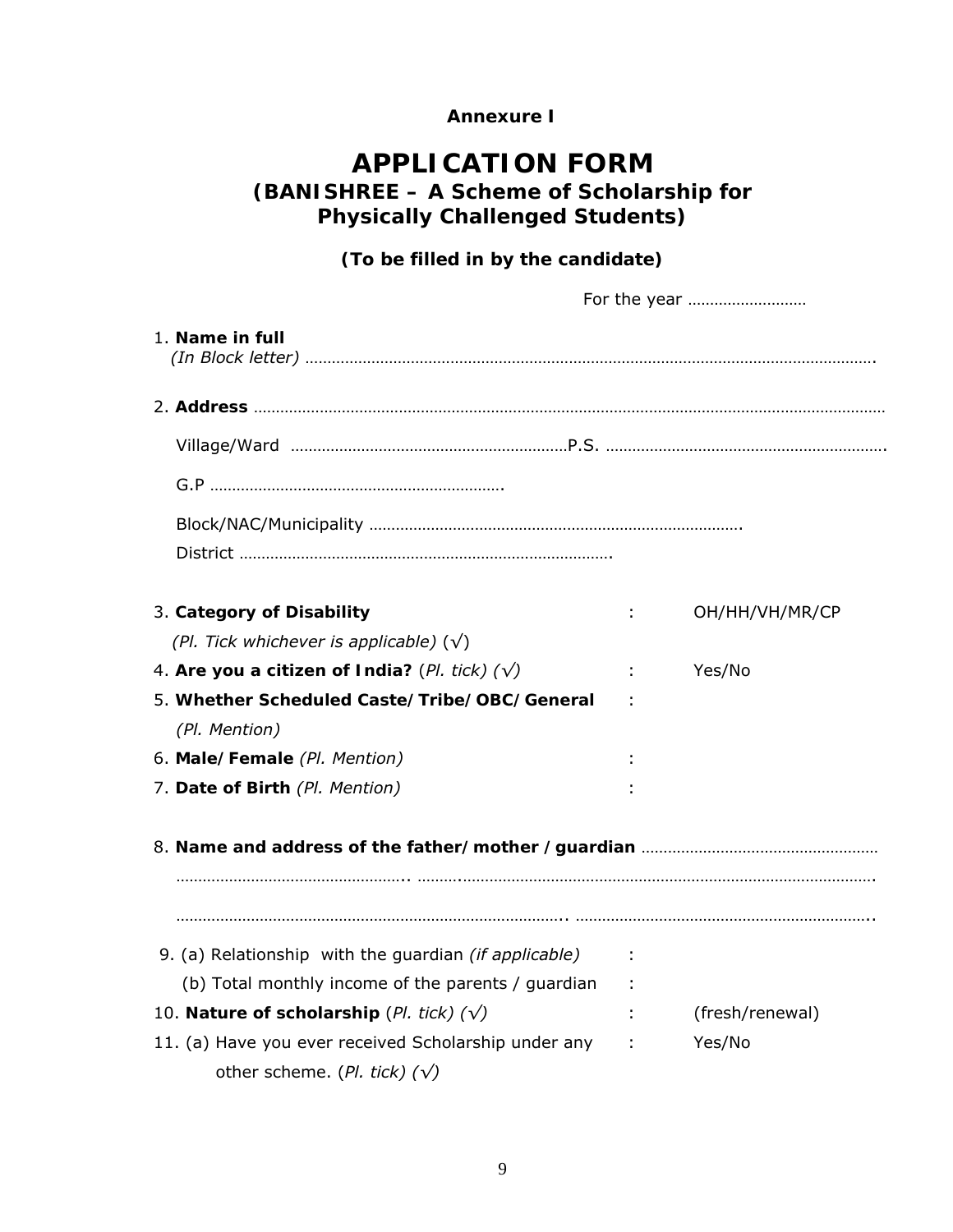(b) If Yes, indicates :

| (i) Class in which you received the scholarship |  |
|-------------------------------------------------|--|
|                                                 |  |

(ii) Period for which you received such scholarship :

#### 12. Mention:

| (a) Class for which I am applying for scholarship                                                                          |        |
|----------------------------------------------------------------------------------------------------------------------------|--------|
| (b) Academic year of such class                                                                                            |        |
| (c) Date on which you got admission                                                                                        |        |
| 13. (a) If you are visually challenged students, indicate :<br>if you have engaged a reader? (Pl. tick) $(\sqrt)$          | Yes/No |
| (b) If you are Orthopaedically handicapped students :<br>being 75% and above disability indicate the<br>mode of transport. |        |
| 14. Document attached :                                                                                                    |        |

| (i) Income Certificate /copy of BPL Card (Pl. tick) $(\sqrt{})$ : | Yes/No |
|-------------------------------------------------------------------|--------|
| (ii) Disability Certificate (Pl. tick) $(\sqrt)$                  | Yes/No |
| (iii) Mark-sheet of last Exam. passed. (Pl. tick) $(\sqrt{})$     | Yes/No |

I declare that I have not received (not receiving) any other financial assistance from State/ Central Govt.

| Signature of the students |
|---------------------------|
| Date                      |
|                           |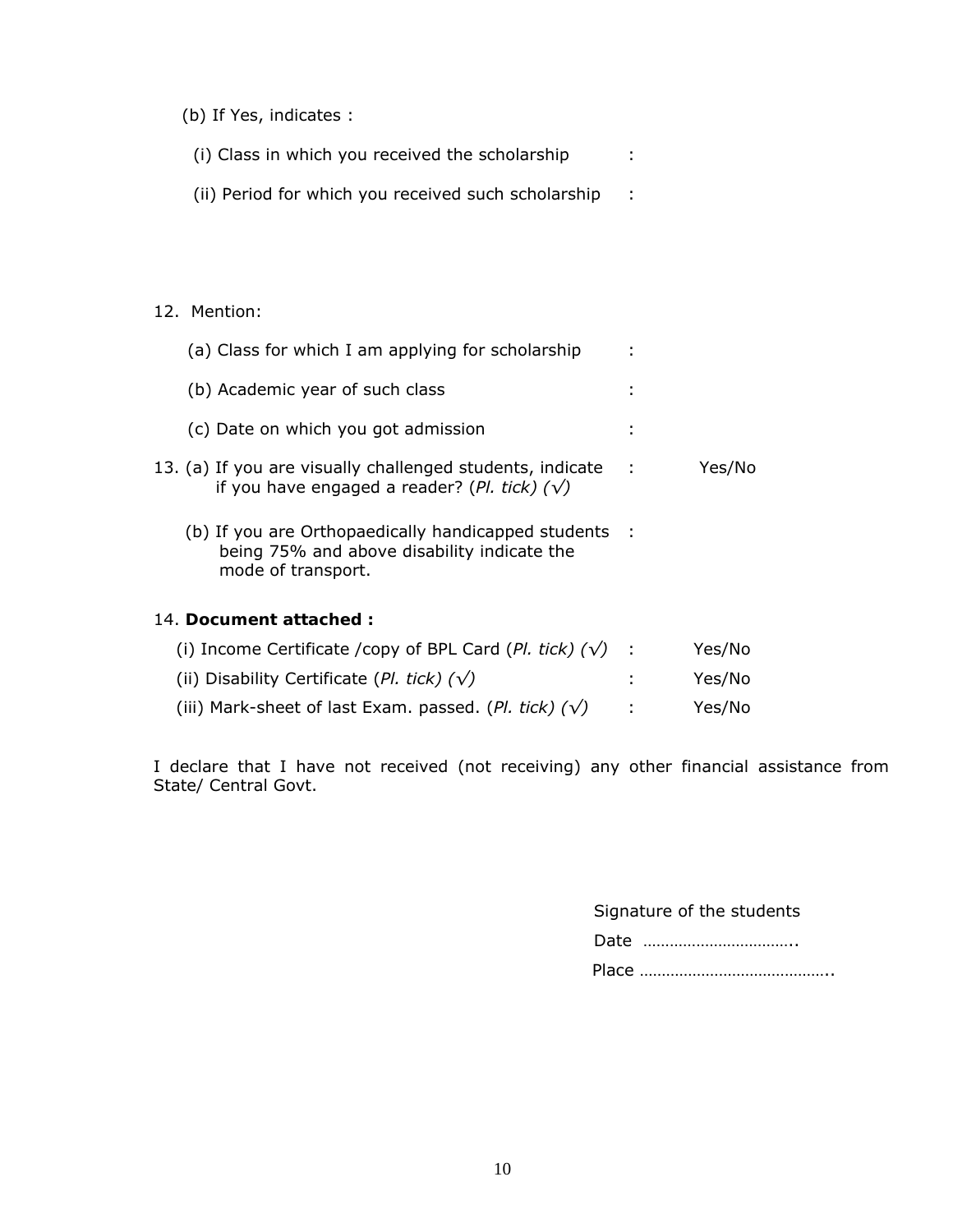### **(To be filled in by Head of Schools/Colleges/Educational Institutions)**

I certify that :

- The information furnished by the candidate (name ………………………………………………… …………………………………………………………………………..) have been verified & found correct.
- The school/institutions in which the candidate is studying is Government/recognized private school/institutions (*Pl. tick) (√)* whichever is applicable.
- The application is **recommended.**

#### Signature of Head of the School/Institution

| (in block)  |
|-------------|
|             |
|             |
|             |
|             |
| Date  Place |

# **(To be filled in by Sanctioning Authority)**

| I have verified the informations as furnished by head of the school/institution. I hereby |  |
|-------------------------------------------------------------------------------------------|--|
|                                                                                           |  |
|                                                                                           |  |
|                                                                                           |  |

 **Signature with seal of BDO/Sub-Collector**